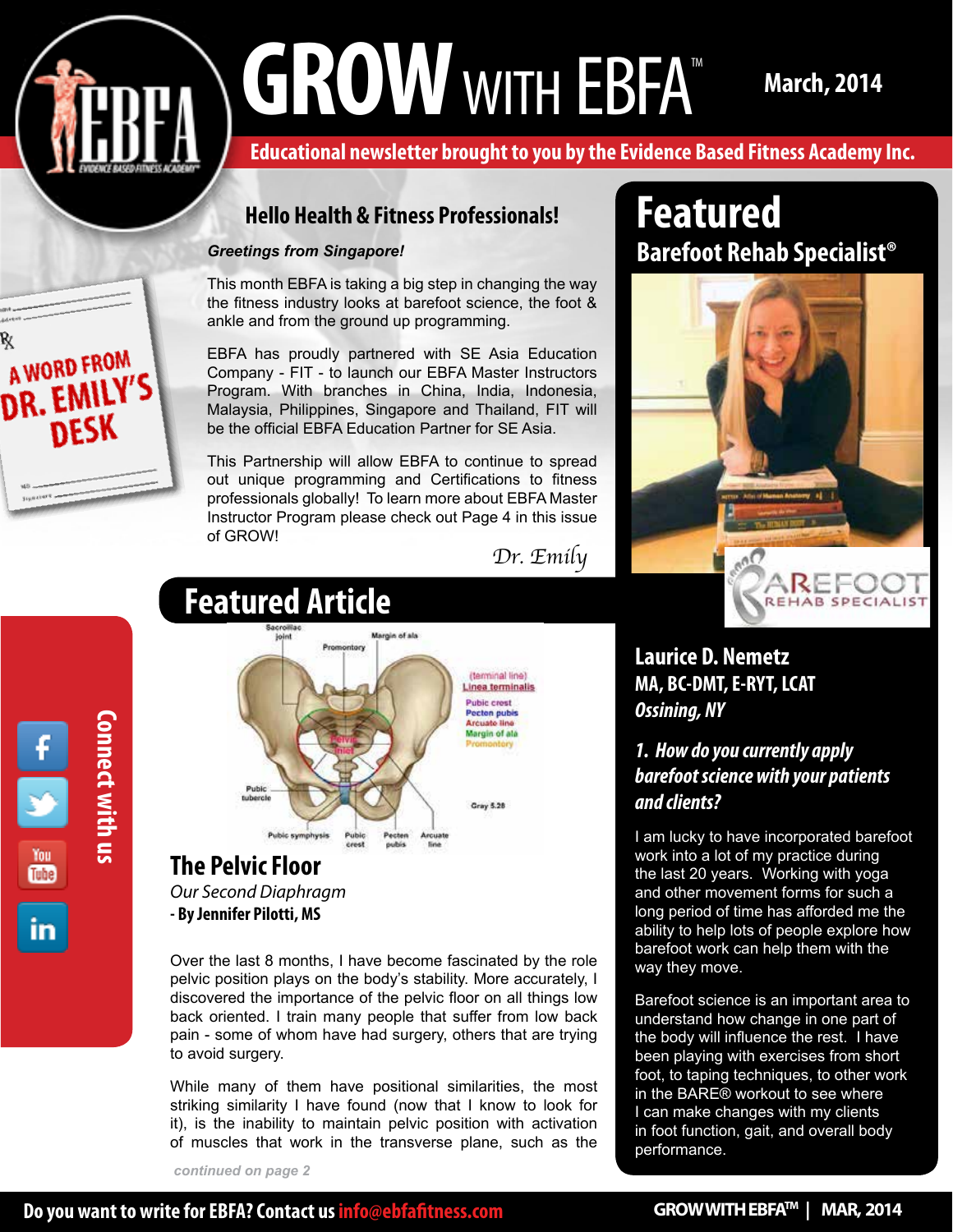#### *(continued from page 1)*

# *2. Why did you initially attend the BarefootRx® Workshop by EBFA?*

BarefootRx® work makes sense to me. We can train with it while recognizing that we often live in environments where we, of course, need protective footwear. I work with a lot of athletes who are amazed at their gains in general proprioception and balance once they work barefoot for some of their training time.

» Working strength, balance, lower extremity » techniques from BarefootRx® are a highly efficient alignment and lumbopelvic hip stability with way to prevent injuries, particularly in the lower body.

# » *colleagues? Why or why not? 3. Would you recommend this workshop to your*

I brought a friend and colleague with me to the BarefootRx® workshop and came to the workshop via recommendations from a PT friend as well as the TRIARQ organization. I have recommended the workshop already as a lot of my friends and colleagues work in related fields. I also like knowing the latest studies and speaking with PTs, OTs and doctors who work in this area.

# *4. Do you see the application of barefoot science in a rehab setting expanding with research? Or do you see it as more of a trend?*

I think the "barefoot" footwear is evolving and we'll eventually see more of a shift towards minimalist footwear that still can work with people who are living in an urban environment, while weeding out the trendy . I think this research will help a lot. Science is supporting the ideas put forward from a lot of new thinkers of the interplay of muscles and fascia in the body.

I definitely like Dr. Emily Splichal taking the latest science and applying it to functional movement. In particular, with an aging population, I think the importance of fall prevention and improving balance via barefoot training will gain in popularity. We are also starting to realize the vast problems from hammertoes to bunions, etc. that have come with our modern footwear and are beginning to understand how to work effectively and knowledgeably with the feet as a means to connect to the rest of the body.

**To learn more about Laurice Nemetz and her work please** visit www.wellnessbridge.com

transverse abdominis and internal rotators of the hip. Once this is cued correctly and the person knows how to "find" the proper engagement, stability increases dramatically (and people feel their "core." It's pretty amazing).

While there are often other things that need to be addressed in these clients to improve function, this is an incredible starting point. The senior yoga people have been trying to explain this to me for years; however, rather than explain the anatomy, they use mystical terms such as mola bandha. I think many of the advanced pilates/ gyrotonics people might know this, but I have never been fully immersed in that world, so I can't speak for sure.

#### **Pelvic Floor Anatomy**

The pelvic floor is often considered the body's second diaphragm. When there is a physiological change in the diaphragm, either during inhalation, exhalation, or coughing, there is a symmetrical change in the pelvic floor activation (Bordoni and Zanier, 2013).

In order for proper intra-abdominal pressure to be maintained during respiration, support from the pelvic floor is required. This ensures trunk stability, and corresponds to activity in the transverse abdominis and internal obliques- therefore, if your pelvic floor isn't working properly, your deep abdominal muscles probably aren't working properly, causing an alternative (and less efficient) stabilizing strategy.

#### **How does this relate to pelvis position?**

It is worthwhile to note that the pelvis is required to move in all three planes (sagittal, frontal, and transverse) during the gait cycle (Lee & Lee, 2011). The sacrum, which attaches to the pelvis at the sacroiliac joint, needs to nutate and counter-nutate during various movements.

For the purpose of this article, think of the sacrum as something that moves slightly to handle load dispersal. If the sacrum is unable to move because the pelvis isn't able to move in all three planes, load will not travel well up the spine. If, for instance, someone remains in an extended posture most of the time, the anterior inlet spills forward and abducts, and the posterior inlet moves backward and adducts (see picture).

Think of what happens to the sacrum if the pelvis is stuck in this position- it can't move and the muscles on the back of the pelvis (specifically the piriformis) are going to be "gripping" to keep a person upright. Further, the muscles in the pelvic floor are long and loose- they aren't able to provide the support needed for the bottom of the canister to co-contract and provide stability.

This is going to lead to movement inefficiencies (and possibly SI joint "tightness" or pain). In this example, to move the pelvis to neutral, we need to inhibit the piriformis by activating the internal rotators of the hip, activate the hamstrings to pull the pelvis down in the back, and activate the transverse abdominis and internal obliques to pull the pelvis up in front.

In a sense, we are mobilizing the pelvis so it can move more freely during the gait cycle. (For some ideas on how to work with someone in an extension pattern on co-activation of the muscles in the pelvic floor, see the video: http://youtu.be/UtJnY0MhIPA).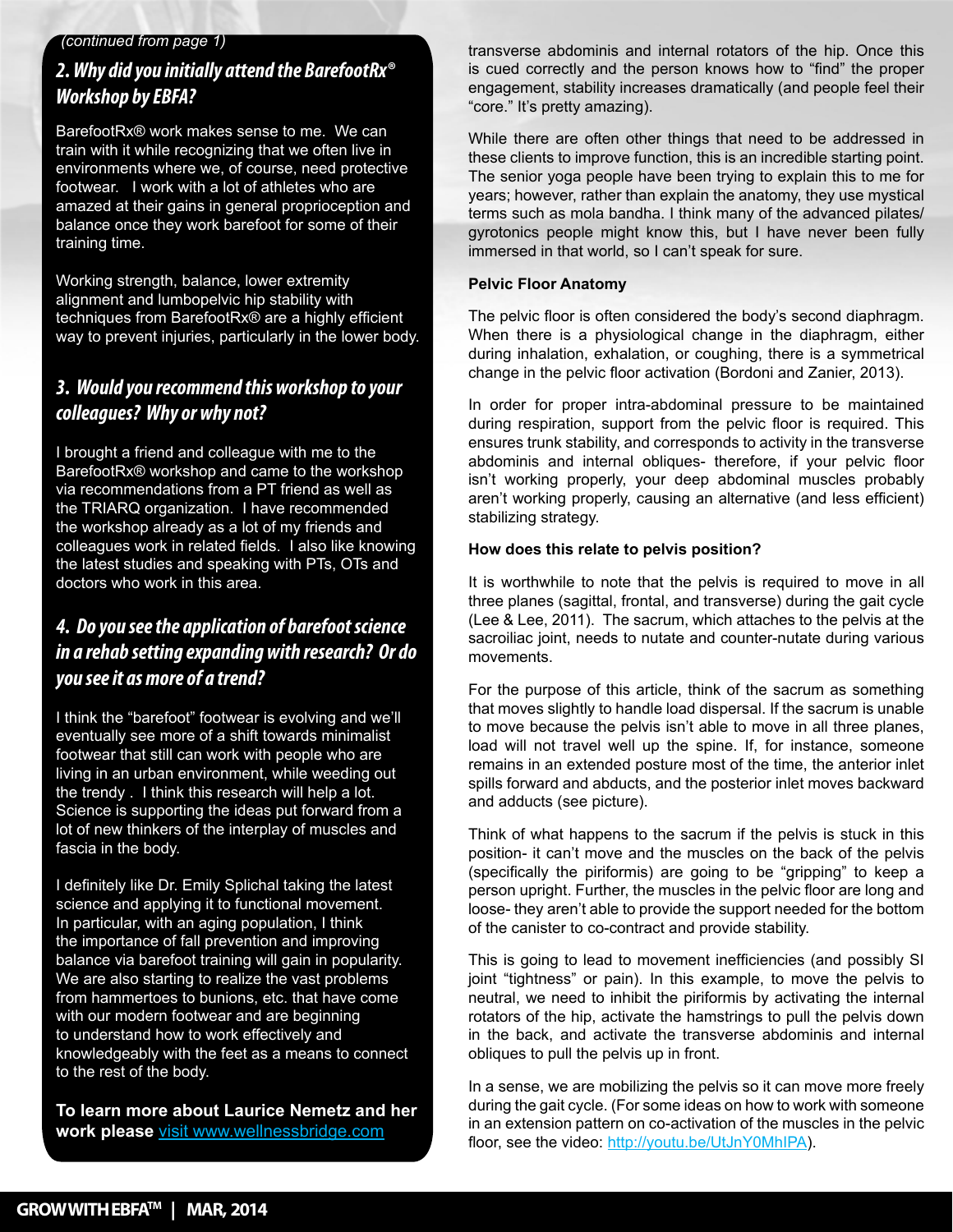As I have mentioned before, I view my job as a movement professional to help people move as efficiently as possible. This is directly related to the body's ability to stabilize on the deepest level, and really, it means having an understanding of what is required for the body to do that.

If the pelvic floor and the engagement of the deep abdominal muscles is ignored, performance will be hindered. The crazy thing is I have watched efficiency (and movement quality) improve dramatically in yoga practitioners, golfers, and triathletes by simply improving the function of the deep stabilizing system.

I have also seen grandparents pick up their grandchildren without pain, and low back pain lessen. Anatomy and physiology in the absence of disease is consistent- understanding how the body works dynamically is the most valuable tool a movement professional can have.

To read more of Jennifer Pilotti's articles please visit www.bewellpt.blogspot.com.

# **EBFA RESEARCH**

# **Want to get involved in barefoot research?**

It is with great excitement that EBFA officially launches our Barefoot Research Division. We recently received IRB approval for two studies that are set to begin Spring 2014. If you, a colleague or client match the following criteria and want to get involved in our barefoot research - please e-mail: education@ebfafitness.com.

# **Research Study #1**

#### *The Immediate Effect of Barefoot Neuromuscular Training on Gluteus Medius Activation in Active Females: A Comparative Study*

Of the lower extremity joints, the knee sustains the highest percentage of injuries, particularly among physically active individuals. Numerous studies including a 2009 study by Boling et al. have demonstrated that females sustain a higher number of overuse knee injuries compared to males. Reiman et al. cited 51 articles that provide biomechanical evidence that support the concept that proximal hip weakness, namely to the gluteus medius, may contribute to knee injury risk.

Current injury prevention programming primarily focuses on isolated hip strengthening, however Janda et al. has demonstrated that efficient hip stabilization requires initial activation of the deep hip external rotators. Janda et al. further demonstrated that deep hip stabilization can be achieved through plantar foot contraction and activation.

To date, minimal research has focused on the association between barefoot strengthening, hip activation and knee injury risk. Although numerous barefoot-based research studies have been published, a majority of these studies have focused on barefoot running biomechanics, not barefoot neuromuscular activation patterns.

It is the goal of EBFA to expand upon the concepts of Janda et al. and explore the benefit that barefoot stimulation may have on injury prevention. The primary purpose of our study is to evaluate the effects of barefoot neuromuscular training on gluteus medius time-to-fatigue, as well as peak muscle activation of the gluteus medius and upper gluteus maximus and the timing of hip activation during a single leg landing task.

#### **Seeking:**

Female participants ages 18 - 40 with no known history of trauma or surgery to the knees, hips and ankles. Must be able to participate in a one-day study in NYC.

# **Research Study #2**

#### *The Effect of Toe Spread Sandals on Mild to Moderate Bunion Pain: A Comparative Study*

A bunion (hallux valgus) is a deformity of the great toe, where the metatarsophalangeal joint protrudes laterally, and the head of the great toe turns inward toward the other toes, sometime crossing over or under the 2nd toe. Although causes of bunion formation may vary, some studies have demonstrated an imbalance between adductor hallucis and abductor hallucis strength as one such factor.

Although little research exists on the prevention of bunion formation through abductor hallucis strengthening, patients have reported decreased bunion pain when in shoes that promote abduction of the hallux. In the above study, we hope to demonstrate the benefit of toe spread sandals on the reduction of mild to moderate bunion pain.

#### **Seeking:**

Male & female participants ages 18 - 65 with history of mild to moderate bunion. No known history of trauma or surgery to the foot. Participants must submit current x-rays for the study but may participate if they are not based in NYC.

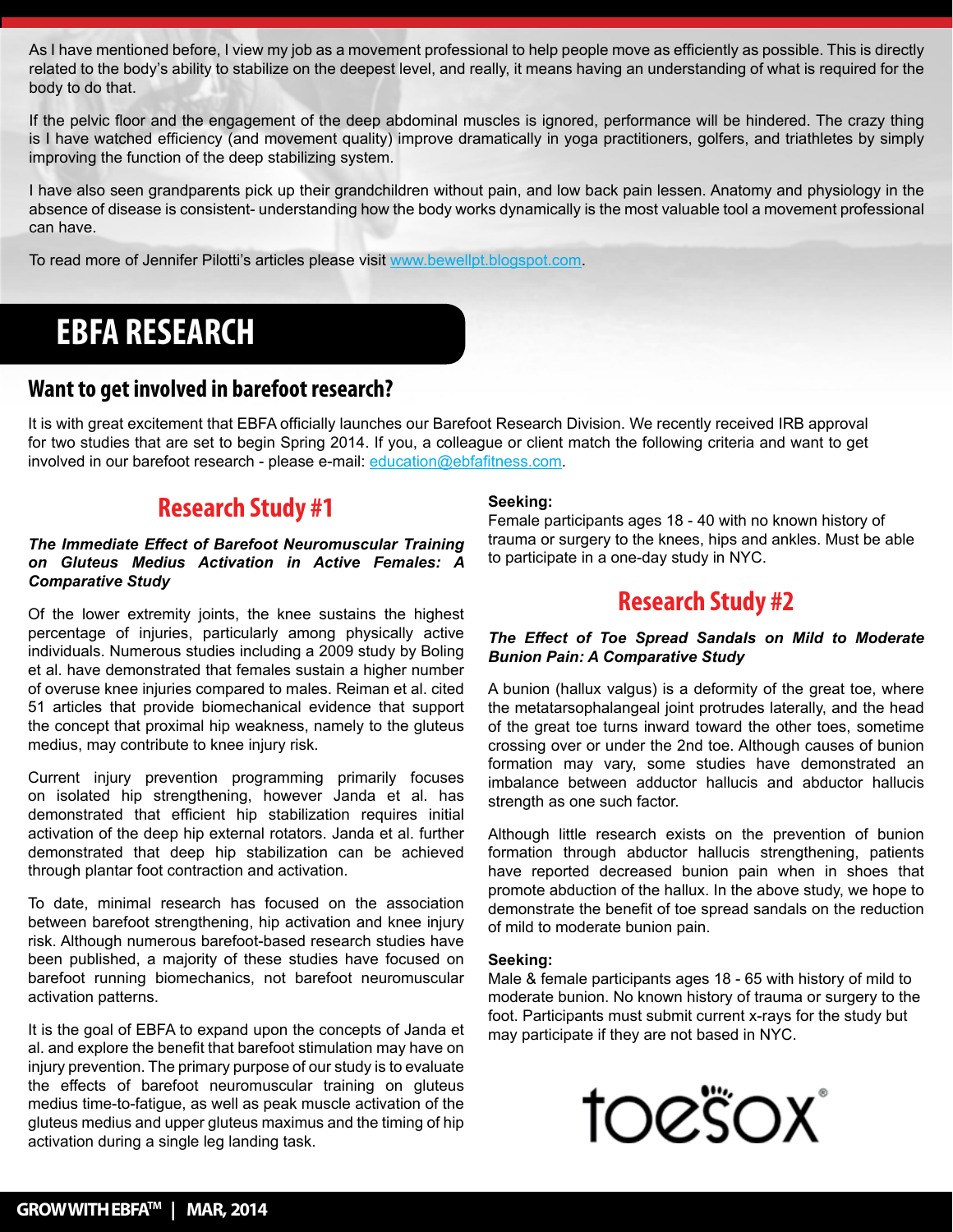# **Master Instructor Program**



# **EBFA Launches New MI Program**

**-Dr Emily Splichal, Founder EBFA Fitness**

#### **Do you have a passion for fitness and education?**

We are looking to bring on a highly select group of Master Instructors to share the power behind our unique educational programming for health and fitness professionals.

The EBFA Master Instructor (MI) Team is made up of highly qualified, passionate instructors with extensive fitness industry experience. All EBFA MI's have been thoroughly trained to teach the core Certifications offered through the EBFA program. Our Master Instructors lead instructor trainings and continuing education workshops throughout the world.

#### **Do you want to join a team of leaders in barefoot education?**

As the first and only fitness education company that focuses on programming from the ground up™, EBFA has become the leaders in barefoot education globally!

Started in 2011 by Podiatrist and Human Movement Specialist, Dr Emily Splichal, EBFA was her way of sharing with the industry her passion for both medicine and movement. With Dr Splichal's unique educational background and insight into human movement as it relates to the foot & ankle and barefoot science, EBFA quickly became recognized for our evidence-based barefoot training programming including:

- -Barefoot Training Specialist® Certification
- -BARE® Workout Instructor Training
- -Barefoot Rx® Certification
- -Foot Strike & Functional Movement (Gait Assessment)

#### **Requirements for becoming an EBFA Master Instructor:**

1. Candidate must hold a current, Nationally-Accredited (NCCA) Personal Trainer or Group Fitness Certification such as ACE, AFAA, NASM, NSCA or hold an advanced degree such as BS, ATC, LMT, MS, DPT, DC, DPM, MD.

2. Candidate must have a minimum 5 years experience in the fitness industry and demonstrate a passion for continuing education through either advanced fitness Certifications or attendance at fitness conferences.

3. Candidate must be fluent in English, but upon successful completion of the EBFA MI Program, courses can be taught in native language. EBFA will assist in the translation of all EBFA manuals, power points and supplementary educational materials.

4. Although prior teaching experience is not required, EBFA MI must demonstrate proficiency in public speaking and must embody the passion for the foot & ankle, barefoot science and human movement.

Upon successful completion of the EBFA MI Program, the MI will join a team of like-minded, passionate professionals who are ready to change the way the fitness industry looks at human movement, injury prevention and athletic performance - *from the ground up™*!

# **EBFA Master Instructor Training**

**May 9 – 11, 2014 New York City**

# **Accepting Applications!**

**For more information please contact:**

#### **education@ebfafitness.com**

**ERFA Master Instructor** Program Agenda MAY 2014, NEW YORK CITY



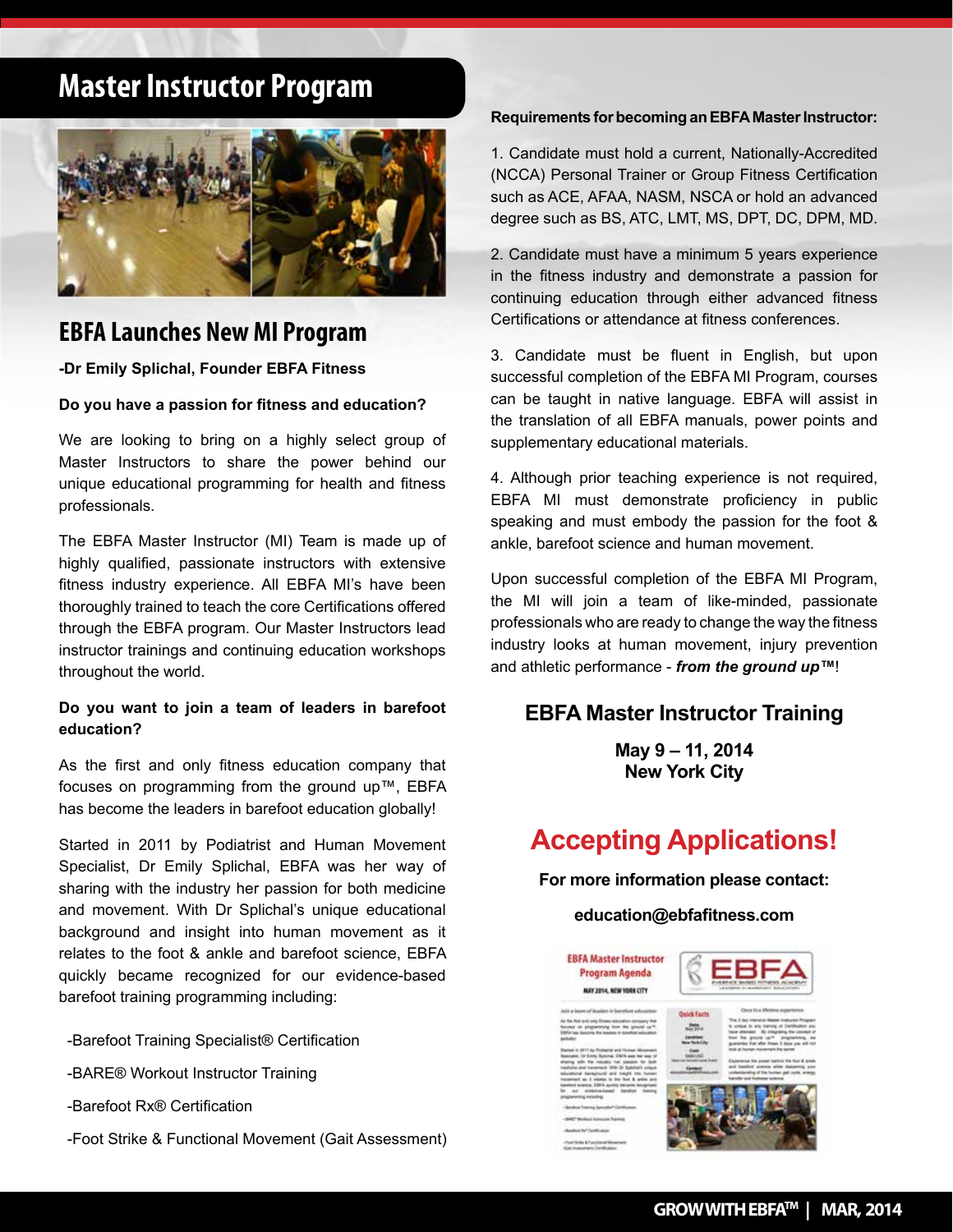# **Upcoming Workshops**

# **US & Canada**

# **Sat. Mar. 29, 12pm-6pm Barefoot Rx Barefoot Rehab Specialist -**

**San Mateo, CA** San Mateo Athletic Club Bldg. 5, 1700 W. Hillsdale Blvd. San Mateo, CA 94402

# **Sun. Mar. 30, 10am-3pm Foot Strike & Functional Movement - San Francisco, CA**

Muscle Activation of San Francisco 30 Hotaling Place, Lower Level San Francisco, CA 94111

## **Sat. Apr. 5, 2pm-5pm Barefoot Training for Power & Agility-**

**Little Falls, NJ** Parabolic Performance & Rehab One Hall Drive Little Falls, NJ 07424

# **Sat. Apr. 12, 11am-4pm**

# **Foot Strike & Functional Movement -**

#### **Danvers, MA**

KiKi Pilates 10 Elm Street Danvers, MA 01923

### **Sat. Apr. 26, 10am-4pm Barefoot Rx Barefoot Rehab Specialist -**

#### **New York, NY**

H&D Physical Therapy 12 E 46th St New York, NY

# **Sat. Apr. 27, 11am - 12:15pm Run Injury Free -**

# **Palo Alto, CA**

Nor-Cal Fitness Summit Residence Inn - Palo Alto 1854 El Camino Real West

# **International**

**Sat. Mar 15, 10am - 5pm Foot Strike & Functional Movement -**

**Singapore** FIT Singapore 335B Beach Road **Singapore** 

### **Sat. Mar 22, 10am - 5pm**

### **Foot Strike & Functional Movement -**

**Bangkok**

Fitness Innovations Thailand 884, 886 Ploenchit Road, Lumpini, Pathumwan Bangkok 10330, Thailand

# **Sun. Mar 23, 10am - 5pm Barefoot Training Specialist® -**

## **Petaling Jaya**

FIT Malaysia No. 2-8, 2nd Floor, D19 Business Centre, Jalan PJU 8/3 Bandar Damansara Perdana, 47820 Petaling Jaya, Selangor, Malaysia 47820

# **Sat. June 7, 9:30am - 6:30pm Movement From the Ground Up -**

#### **Barcelona, Spain**

Avinguda Guiera, 6 08290 Cerdanyola del Vallès, Barcelona, Spain

#### Sun. June 8, 9:30am - 6:30pm  $\frac{m}{300}$  of the 30% of the 30% of the 30% of the 30% of the 30% of the 30% of the 30% of the 30% of the 30% of the 30% of the 30% of the 30% of the 30% of the 30% of the 30% of the 30% of the 30% of the 30% of the 30% Movement From the Ground Up -

### **Barcelona, Spain**

Avinguda Guiera, 6 Barcelona, Spain plantarflexion resides primarily in 08290 Cerdanyola del Vallès,

# **Contacts**

**Dr Emily Splichal Founder EBFA Fitness** dremily@ebfafitness.com

#### **Sanjay Dev**

**Director of Global Initiatives** sanjay@ebfafitness.com

### **Doug Van Dalinda**

**Continuing Education Coordinator**  doug@ebfafitness.com

# **Foot Fact:**



# **Did you know?**

Did you know that as we age we actually lose mechanoceptors in our feet requiring 2x the amount of stimuli to create a response? (Riberio et al. 2007)

Barefoot training can be neuroprotective by decreasing the threshold of these receptors - reducing fall risk & keeping us barefoot strong! Consider the role of small nerve proprioceptive training as we age.